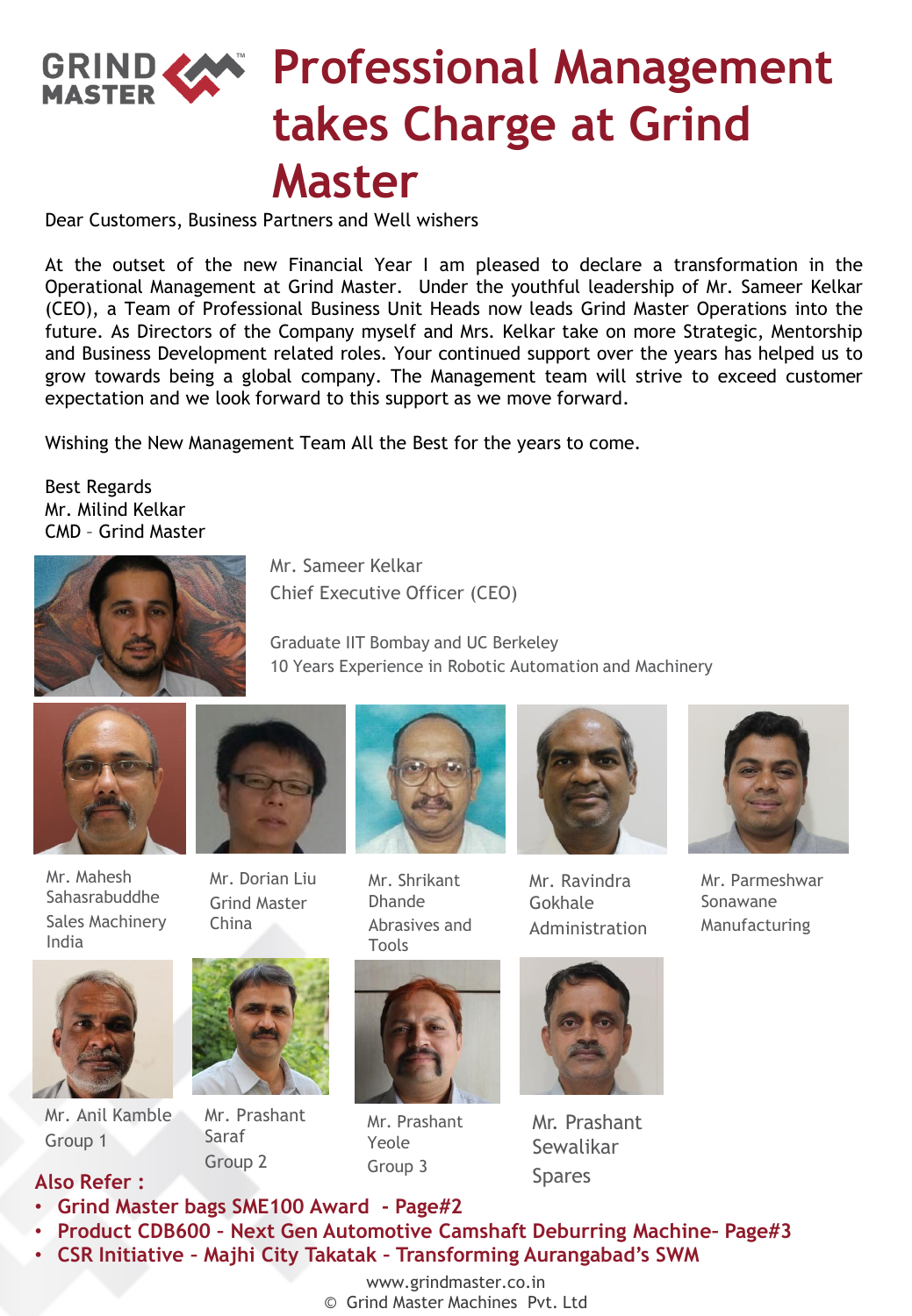### **Grind Master bags SME100 GRIND & Award**

Grind Master is the proud winner of INDIA SME 100 Award given by India SME Forum, MSME and Axis Bank to recognize the top 100 SME units of India. The certificate and trophy was given in a ceremony at Delhi by Mr. Kalraj Mishra, Minister of MSME and Mr. Suresh Prabhu, Minister of Railways in presence of Mr. Narendra SinghTomar, Minister of Mines & Steels Mrs. Shikha Sharma, MD & CEO of Axis Bank. Mr. Mahesh Sahasrabuddhe, General Manager, Business Development, represented Grind Master at the Award ceremony.

From amongst 50000 applicants, top 100 SME were selected on basis of both Financial & nonfinancial indicators. While the financial indicators of growth performance and financial strength were keenly evaluated, balanced emphasis was given to the non-financial indicators covering innovation, international outlook, people capital and corporate governance covering quality, CSS, Business Excellence, CSR etc.

Grind Master has earlier been recognized as SME of the Year (CNBC/Crisil – 2014), SME Business Excellence (D&B/KVS – 2015) as well as Star Performer (EEPC – 2015) recently. Over the years Grind Master has transformed from a pioneer in metal finishing in India towards being a global technology leader in metalfinishing.

With its key "NANOFINISH" Microfinishing and Superfinishing Technologies, Grind Master exports more than 60% of its produce, competing in the global market with companies from Germany and Japan. Continually developing a diverse range of sophisticated technology products, innovation is deep rooted in Grind Master culture. After several breakthrough technologies over the years, advancements in Robotic Deflashing for Aluminum Castings through its RMT and RCP Series products is now revolutionalizing Aluminum Foundries and human lives working therein. The awards are a recognition of this culture of excellence at Grind Master.



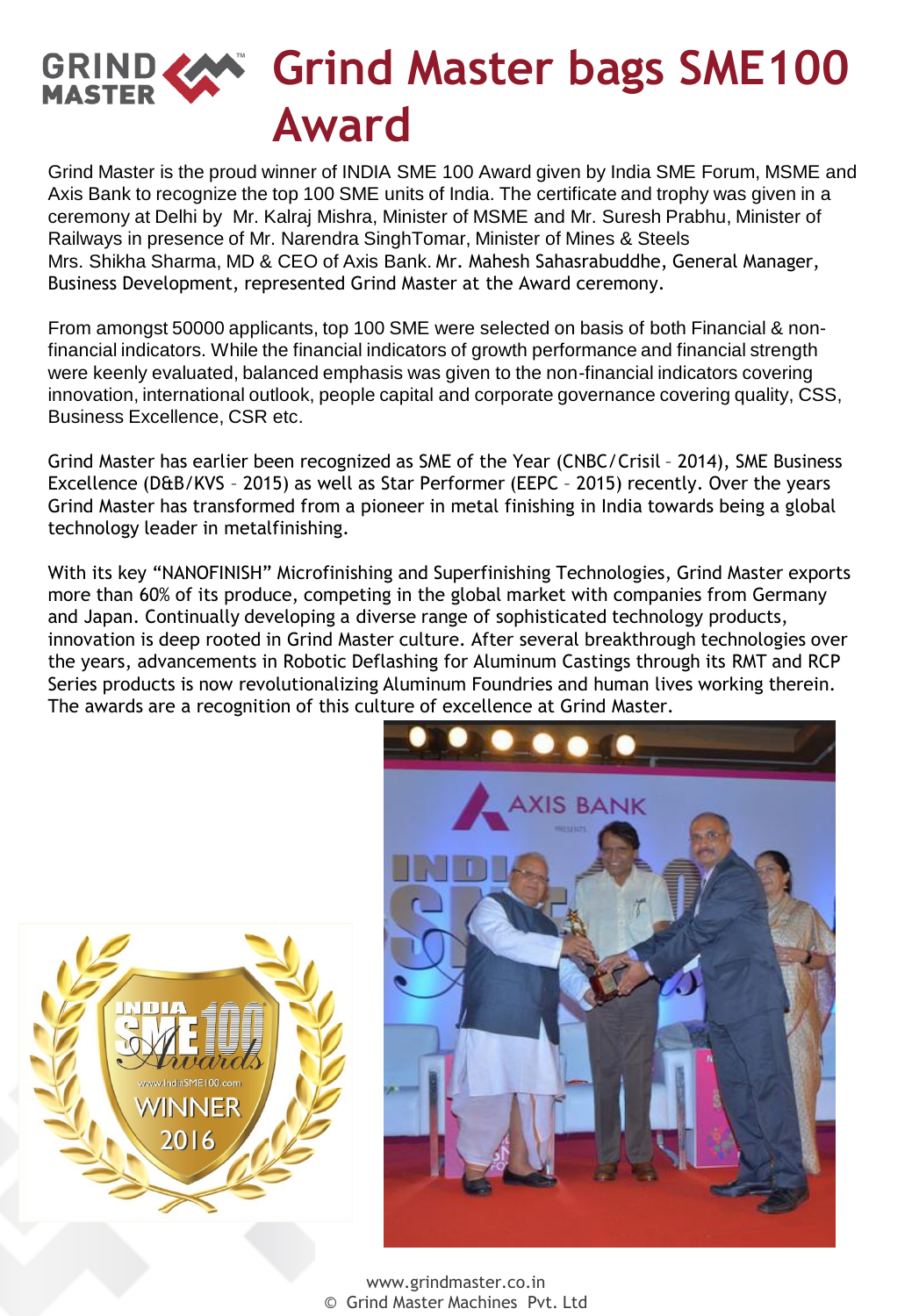# **GRIND CAN Product Launch CDB 600 Next Gen Automotive Camshaft Deburring Machine**

Grind Master is proud to launch its Next Gen Standalone Camshaft Deburring Machine for Automotive Camshafts. The "CDB600" machine is a part of NF600Ca family (for Camshaft Microfinishing) and built on the same lines as the NF300Ca – CDB300 family (for 2 wheeler camshafts).

Achieving superlative performance specifications in terms of Energy Saving, Space Saving, Ergonomics and Safety Considerations, the CDB600 is a Registered Design. It replaces the earlier "ZA series" used for camshaft deburring.

As performance parameters for Engines become tighter and tighter, both deburring and microfinishing are becoming more and more critical operations for camshafts. For achieving reliable deburring Grind Master Automatic Cam Lobe Deburring machines are well recognized in India with over 12 machines supplied to 2 Wheeler and Passenger car manufacturers.

The CDB600 can be used as a standalone deburring machine or combined into a line along with Microfinishing Machine.

GRIND

#### **Key Features of CDB600**

- Unmatched Deburring Capability
- Fully Automatic Operation with High Output
- Cycle time less than 60 sec including Load/Unload
- Compact Size 35% Smaller !!!
- Energy Consumption 35% Lower !!!
- Modular Configuration

Optional – Load/Unload Assist Slide OR Gantry Load/Unload OR

Shuttle slide

- NANOFINISH Control System with Touch HMI
- Optimal Running Cost with High Energy Efficiency
- Easy Maintenance Access for Machine

#### **Key Process Advantage : Why Camshaft Lobe Deburring**

- Improve Life of Lobe Inserts (Tooling) used in Microfinishing
- Improves Surface Finish due to Wobbling Action of Brush
- Complete Deburring for critical engine component

www.grindmaster.co.in © Grind Master Machines Pvt. Ltd